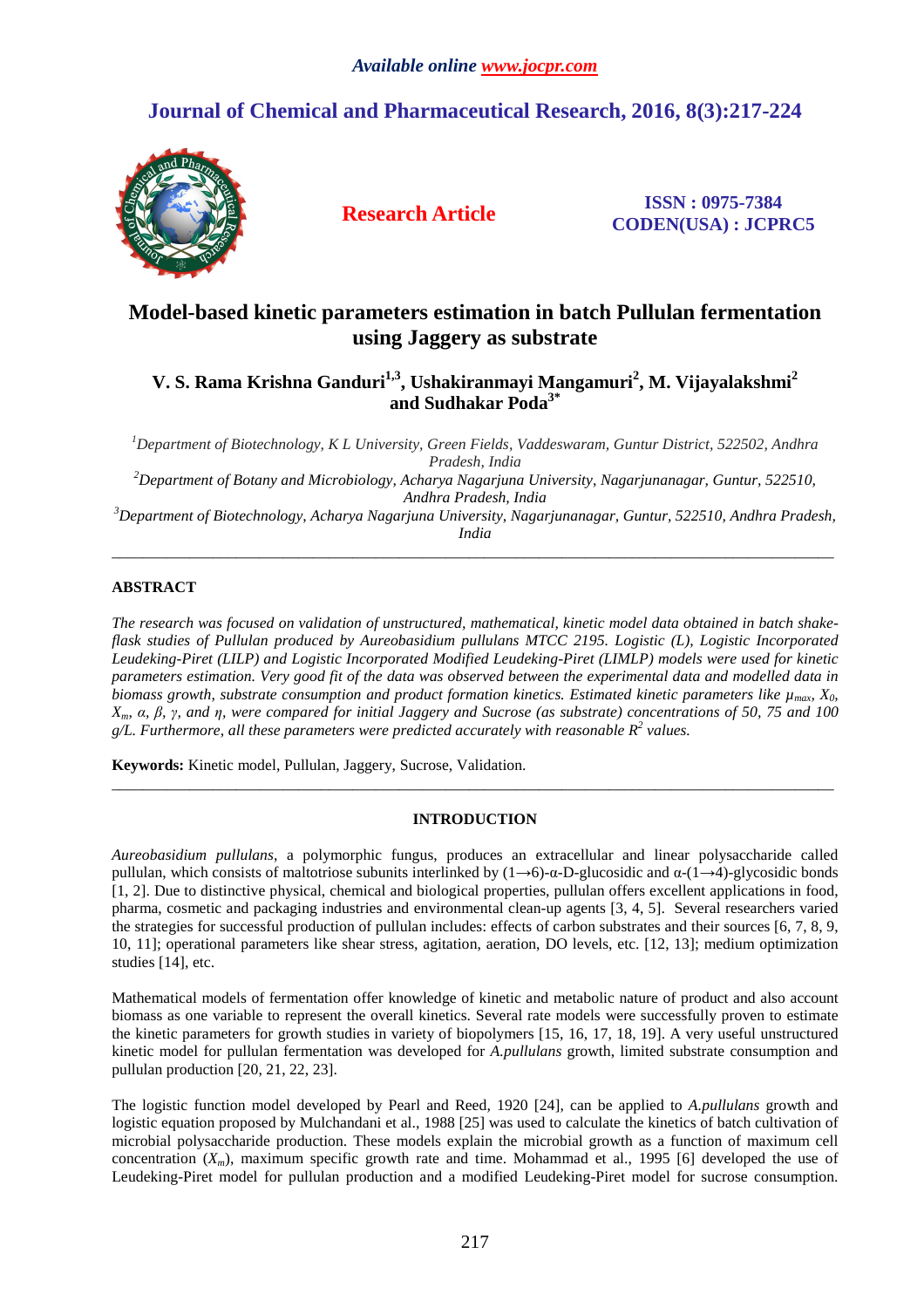Pullulan production was initiated in the late exponential phase, which was more even higher when cells approach stationary phase [3, 26]. In the present investigation, experimental data obtained in shake-flask studies of pullulan fermentation using Jaggery as a new substrate with developed kinetic models were validated.

\_\_\_\_\_\_\_\_\_\_\_\_\_\_\_\_\_\_\_\_\_\_\_\_\_\_\_\_\_\_\_\_\_\_\_\_\_\_\_\_\_\_\_\_\_\_\_\_\_\_\_\_\_\_\_\_\_\_\_\_\_\_\_\_\_\_\_\_\_\_\_\_\_\_\_\_\_

## **EXPERIMENTAL SECTION**

## **Microorganism and culture media:**

In this study, *Aureobasidium pullulans* MTCC 1991 obtained from Microbial Type Culture Collection and Gene Bank (MTCC), Institute of Microbial Technology (IMTECH), Chandigarh was procured to produce pullulan from Jaggery as carbon substrate. *A. pullulans* was maintained on potato dextrose agar (PDA) and grown on standard cultivation media with a composition of sucrose: 50.0 g/L; yeast extract: 3.0 g/L; KH<sub>2</sub>PO<sub>4</sub>: 5.0 g/L; KCl: 0.5 g/L;  $MgSO_4$  · 7H<sub>2</sub>O: 0.2 g/L; NaCl, 1.0 g/L in 1 liter of distilled water. Jaggery was purchased from local market and sucrose was replaced by jaggery in standard cultivation media and used further in shake flask fermentation studies.

Studies of shake flask fermentations were carried out with standard cultivation medium containing sucrose and also medium containing jaggery with varying concentrations of 50, 75 and 100 g/L. All the preparations were made to 100 ml aliquots in 500 ml Erlenmeyer flasks and sterilized. The sterilized media was incubated on an orbital incubator shaker at  $30^0C$  and 150 rpm for 172 hours, after inoculating with 5% (v/v) inoculum. At regular intervals, samples from shake flasks were drawn and analyzed for dry cell weight of biomass, pullulan and sugar content. All the experiments were carried out in triplicates and the average values of data were used.

## **Biomass (cell dry weight), Pullulan and Sugar (residual) content estimation:**

Estimation of dry cell weight of *A.pullulans* was followed as per Vijayendra et al., 2001 [27] and the residual sugar content in fermentation broth supernatant was measured as per Miller's 1959 [28] method. Produced pullulan was estimated by solvent precipitation, subsequent filtration and drying [27, 29, 30].

## **Kinetic study model:**

The kinetic models for cell growth, substrate consumption and pullulan (as product) synthesis in a batch system was developed by many researchers [6, 20, 21, 22, 23]. Under optimal growth conditions, growth kinetic model of *A. pullulans* (*X*) (as per Malthus's law), in a batch fermentation is given as:

$$
\frac{dx}{dt} = \mu_{max} X \left( 1 - \frac{x}{x_m} \right) \tag{1}
$$

The Logistic (L)- type model equation derived from the integration of above equation results:

$$
X(t) = \frac{X_0 e^{\mu_{max}t}}{1 - \frac{X_0}{X_m}(1 - e^{\mu_{max}t})}
$$
(2)

A plot of  $\ln \left( \frac{X_t(X_m - X_0)}{X_0(X_m - X(t))} \right)$  $\frac{\Delta t(\Delta m - \Delta_0)}{\Delta t(\Delta m - X(t))}$  vs *t* will yield maximum specific growth rate of biomass,  $\mu_{max}$  as slope.

The substrate utilization kinetics in microbial polysaccharide production can be taken from Modified Leudeking-Piret (MLP) equation:

$$
-\frac{dS}{dt} = r_S = \gamma \left(\frac{dX}{dt}\right) + \eta X\tag{3}
$$

Logistic Incorporated Modified Leudeking-Piret (LIMLP) equation derived from integration of above equation results:

$$
S(t) = S_0 - \gamma \left[ \frac{X_0 e^{\mu_{max}t}}{1 - (\frac{X_0}{X_m})(1 - e^{\mu_{max}t})} - X_0 \right] + \frac{\eta X_m}{\mu_{max}} \ln \left[ 1 - (\frac{X_0}{X_m})(1 - e^{\mu_{max}t}) \right]
$$
(4)

Non-growth associated constant,  $\eta$ , in above equation can be calculated from stationary phase data (where $\frac{-ds}{dt} = 0$ ):

$$
\eta = \frac{-\left(\frac{dS}{dt}\right)_{stationary phase}}{X_{max}}
$$
(5)

And, a plot of  $(S_0 - S(t)) + \frac{\eta X_m}{\eta_{\text{max}}}$  $\frac{\eta X_m}{\mu_{max}} ln \left[ 1 - \left( \frac{X_0}{X_m} \right) \right]$  $\left[\frac{X_0}{X_m}\right)(1 - e^{\mu_{max}t})\right]$  vs  $\left[\frac{X_0e^{\mu_{max}t}}{1 - \left(\frac{X_0}{X_m}\right)(1 - e^{\mu_n})} \right]$  $\frac{X_0 e^{x_0} \sinh x}{1 - (\frac{X_0}{X_m})(1 - e^{\mu m a x^t})} - X_0$  will yield growthassociated constant, *γ* as slope.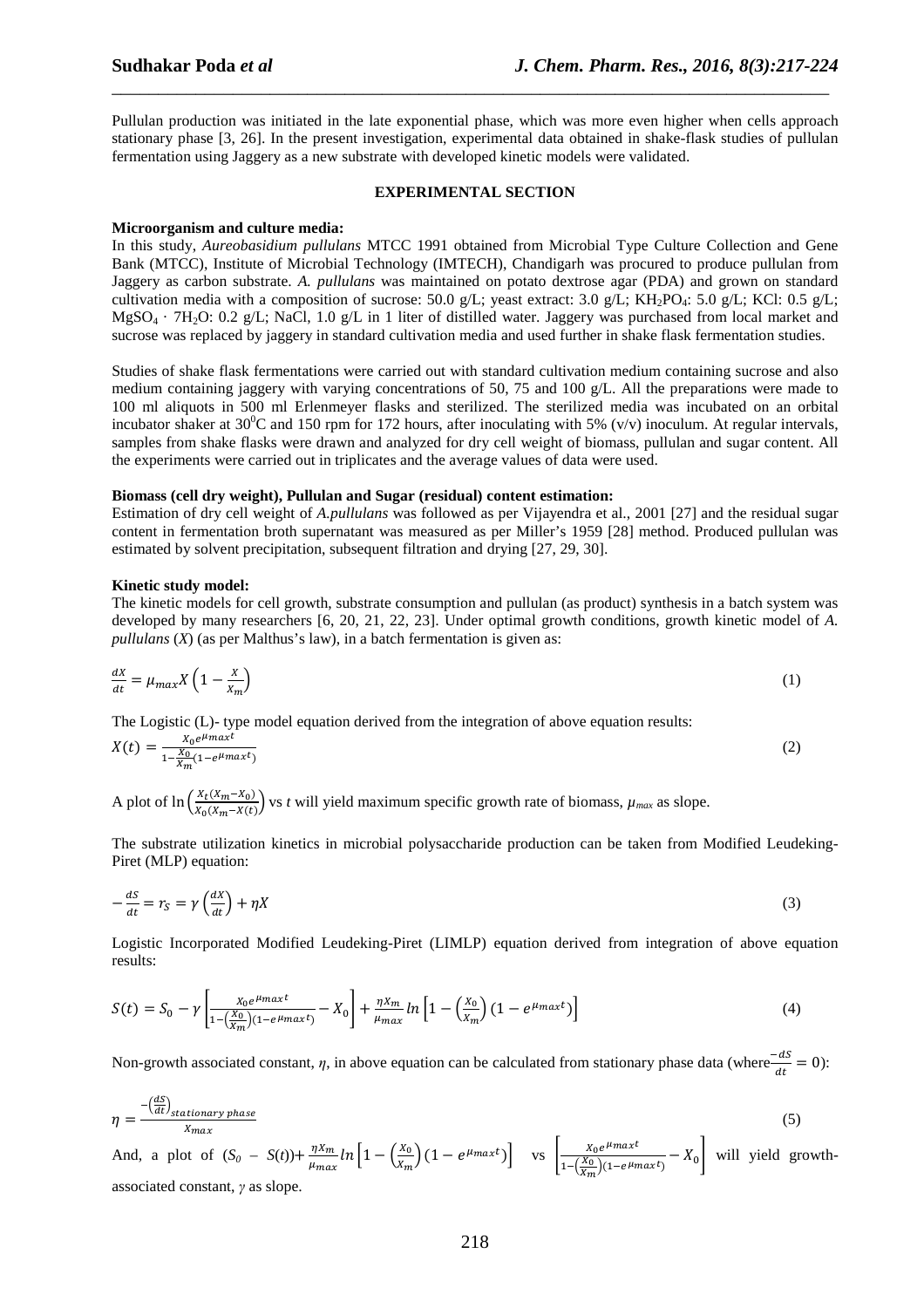Product formation kinetics follows Leudeking-Piret equation, as:  $dP$  $\frac{dP}{dt} = \alpha \frac{dX}{dt}$  $+ \beta X$  (6)

Logistic Incorporated Leudeking-Piret (LILP) equation derived from integration of above equation results:

$$
P(t) = P_0 + \alpha \left[ \frac{X_0 e^{\mu_{max} t}}{1 - (\frac{X_0}{X_m})(1 - e^{\mu_{max} t})} - X_0 \right] + \frac{\beta X_m}{\mu} \ln \left[ 1 - (\frac{X_0}{X_m})(1 - e^{\mu_{max} t}) \right]
$$
(7)

\_\_\_\_\_\_\_\_\_\_\_\_\_\_\_\_\_\_\_\_\_\_\_\_\_\_\_\_\_\_\_\_\_\_\_\_\_\_\_\_\_\_\_\_\_\_\_\_\_\_\_\_\_\_\_\_\_\_\_\_\_\_\_\_\_\_\_\_\_\_\_\_\_\_\_\_\_

*β*, non-growth associated parameter can be determined from stationary phase data (where  $\frac{dX}{dt} = 0$ ):

$$
\beta = \frac{\left(\frac{dP}{dt}\right)_{stationary phase}}{X_{max}}
$$
(8)

A plot of  $(P_t-P_0) + \frac{\beta X_m}{n}$  $\frac{X_m}{\mu}$  ln  $\left[1 - \left(\frac{X_0}{X_m}\right)\right]$  $\left[\frac{X_0}{X_m}\right)(1 - e^{\mu_{max}t})\right]$  vs  $\left[\frac{X_0 e^{\mu_{max}t}}{1 - \left(\frac{X_0}{X_m}\right)(1 - e^{\mu_n t})} \right]$  $\frac{x_0 e^{x_0}}{1 - (\frac{X_0}{X_m})(1 - e^{\mu_{max}t})} - X_0$  yields growth-associated parameter,

*α* as slope.

In this study, equations (2), (4) and (7) were used to simulate the experimental data obtained in the shake-flask batch fermentations with initial sucrose and Jaggery concentrations of 50, 75 and 100 g/L. The software Microsoft Excel 2010 was employed to estimate the values of modelled kinetic parameters.

#### **RESULTS AND DISCUSSION**

Data, used in this study were taken from average of three shake-flask studies of pullulan fermentation. All models were developed in a manner that they contain growth related parameters. Mathematical models were evaluated between modelled data and experimental data and R-square values were also computed for all the plots.

#### *Aureobasidium pullulans* **growth:**

The lag phase of *A.pullulans* in fermentation was very short as the cells were already adapted before they were used for pullulan production. *A.pullulans* started to form pullulan instantly as the cells entered the logarithmic phase and therefore *A.pullulans* growth and pullulan production took place simultaneously. In order to validate the developed model, it is necessary to study the cell growth as function of time (i.e., Logistic growth). Sigmoidal curves are useful in describing the growth of organisms. The effect of initial substrate concentration changes on growth related parameters was done using 50, 75 and 100 g/L of jaggery and sucrose in batch fermentation for about 172 hrs. Other conditions of fermentation were kept at same values.

From experiments, maximum cell concentrations  $(X<sub>m</sub>)$  were considered for the initial jaggery and sucrose concentrations of 50, 75 and 100 g/L, respectively. Upon (linear) fitting the experimental data in to equation (2), Logistic (L) model equation parameters, maximum specific growth rate  $(\mu_{max})$  and initial biomass concentrations  $(X_0)$  for increased concentrations of jaggery were determined. The resulting  $\mathbb{R}^2$  values and calculated values were summarized in Table 1. Figures 1 and 2 shows the comparison of experimental data and model predictions for *A.pullulans* growth from increasing concentrations of jaggery and sucrose, respectively.

| Table 1. Kinetic parameters of Logistic (L) model for <i>Aureobasidium pullulans</i> growth on Jaggery and Sucrose<br>Initial Sucrose Concentration (g/L)<br>Initial Jaggery Concentration (g/L)<br><b>Parameters</b> |  |  |  |     |    |  |     |  |  |  |
|-----------------------------------------------------------------------------------------------------------------------------------------------------------------------------------------------------------------------|--|--|--|-----|----|--|-----|--|--|--|
|                                                                                                                                                                                                                       |  |  |  |     |    |  |     |  |  |  |
|                                                                                                                                                                                                                       |  |  |  | 100 | 50 |  | 100 |  |  |  |

| <b>Parameters</b>              | -------- --- <sub>55</sub> -- |        | $\sim$ $\sim$ $\sim$ $\sim$ $\sim$ $\sim$ $\sim$ $\sim$ | $r_{\rm{eff}}$ $\sim$ $r_{\rm{tot}}$ $\sim$ $r_{\rm{eff}}$ $\sim$ $r_{\rm{eff}}$ $\sim$ $r_{\rm{eff}}$ |        |        |  |  |  |
|--------------------------------|-------------------------------|--------|---------------------------------------------------------|--------------------------------------------------------------------------------------------------------|--------|--------|--|--|--|
|                                | 50                            |        | 100                                                     | 50                                                                                                     | 75     | 100    |  |  |  |
| $\mu_{max}$ , hr <sup>-1</sup> | 0.0706                        | 0.0545 | 0.0679                                                  | 0.048                                                                                                  | 0.0611 | 0.0586 |  |  |  |
| $\mathbf{R}^2$                 | 0.83                          | 0.81   | 0.93                                                    | 0.77                                                                                                   | 0.92   | 0.91   |  |  |  |
| $X_0$ , g/L                    | 2.28                          | 0.667  | 0.636                                                   | 4.29                                                                                                   | 0.547  | 1.0026 |  |  |  |
| $X_m$ , g/L                    | 45.24                         | 48.36  | 73.02                                                   | 40                                                                                                     | 56     | 60.2   |  |  |  |

**Table 2. Kinetic parameters of Logistic Incorporated Leudeking- Piret (LILP) model for Pullulan production on Jaggery and Sucrose** 

| <b>Parameters</b>         |          | <b>Initial Jaggery Concentration (g/L)</b> |         | Initial Sucrose Concentration (g/L) |          |          |  |  |
|---------------------------|----------|--------------------------------------------|---------|-------------------------------------|----------|----------|--|--|
|                           | 50       |                                            | 100     | 50                                  |          | 100      |  |  |
| $\alpha$ , g.P/g.X        | 0.069    | 0.2513                                     |         | 0.0849                              | 0.2227   | 0.1449   |  |  |
| $\mathbf{R}^2$            | 0.81     | 0.83                                       | 0.98    | 0.84                                | 0.91     | 0.94     |  |  |
| $\beta$ , g. $P/(g.X.hr)$ | 0.001415 | 0.001158                                   | 0.00071 | 0.0014                              | 0.000424 | 0.001329 |  |  |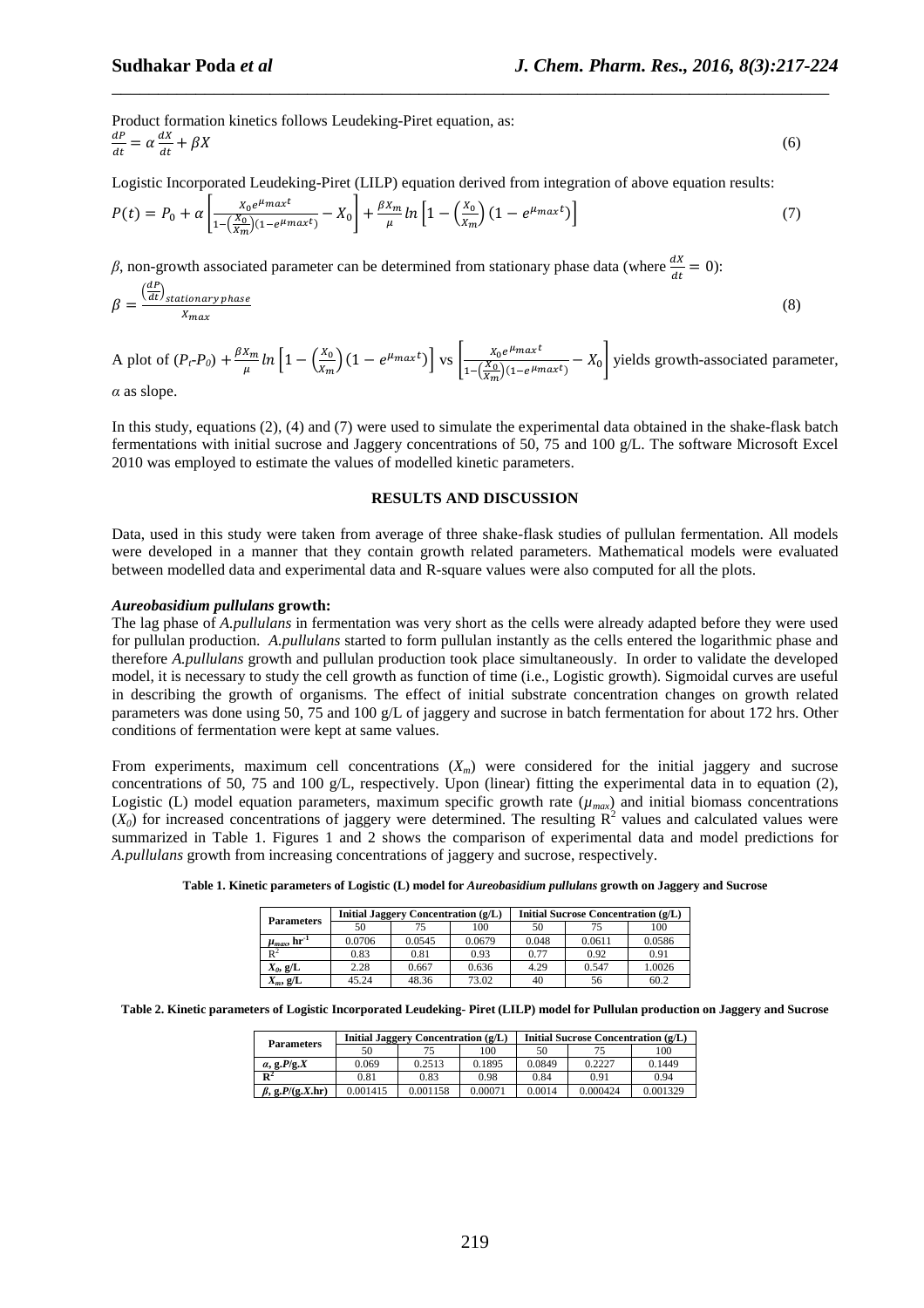

**Fig.1: Growth curves of** *A.pullulans* **fitted with the Logistic (L) model with increasing initial concentrations (50, 75 and 100 g/L) of Jaggery as substrate** 



**Fig.2: Growth curves of** *A.pullulans* **fitted with the Logistic (L) model with increasing initial concentrations (50, 75 and 100 g/L) of Sucrose as substrate** 

## **Pullulan Production**

Comparisons of pullulan production profile with Logistic Incorporated Leudeking-Piret (LILP) model (equation 7) were shown by plotting both the experimental data and the predicted values from the models in Figure 3 and 4. Figure 3 represents increasing concentrations of pullulan with increasing jaggery (as the initial substrate) concentrations (50, 75 and 100 g/L). Similar curves were also observed in case of increasing sucrose (as initial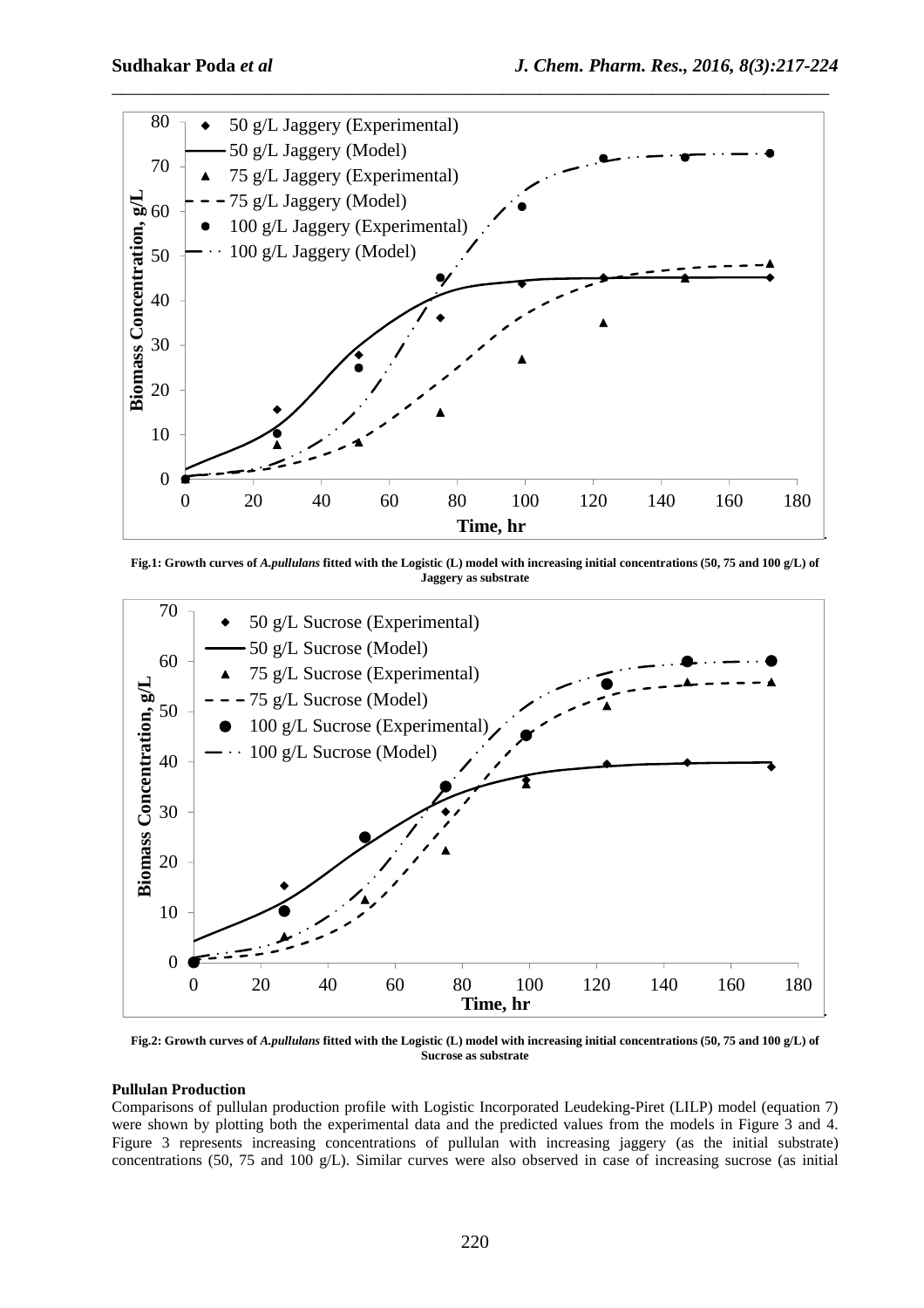substrate) concentrations (50, 75 and 100 g/L), in Fig. 4. The LILP model did properly fit the experimental data and the estimated kinetic parameters with resulted  $\mathbb{R}^2$  values were listed in Table 2.

\_\_\_\_\_\_\_\_\_\_\_\_\_\_\_\_\_\_\_\_\_\_\_\_\_\_\_\_\_\_\_\_\_\_\_\_\_\_\_\_\_\_\_\_\_\_\_\_\_\_\_\_\_\_\_\_\_\_\_\_\_\_\_\_\_\_\_\_\_\_\_\_\_\_\_\_\_



**Fig.3: Profiles of produced Pullulan fitted with the Logistic Incorporated Leudeking-Piret (LILP) model with increasing initial concentrations (50, 75 and 100 g/L) of Jaggery as substrate** 



**Fig.4: Profiles of produced pullulan fitted with the Logistic Incorporated Leudeking-Piret (LILP) model with increasing initial concentrations (50, 75 and 100 g/L) of Sucrose as substrate** 

## **Substrate (Jaggery and Sucrose) Consumption:**

To study the substrate consumption in exopolysaccharide production, a Logistic Incorporated Modified Leudeking-Piret (LIMLP) model was applied. Subjective comparisons of actual substrate utilization by *A. pullulans* towards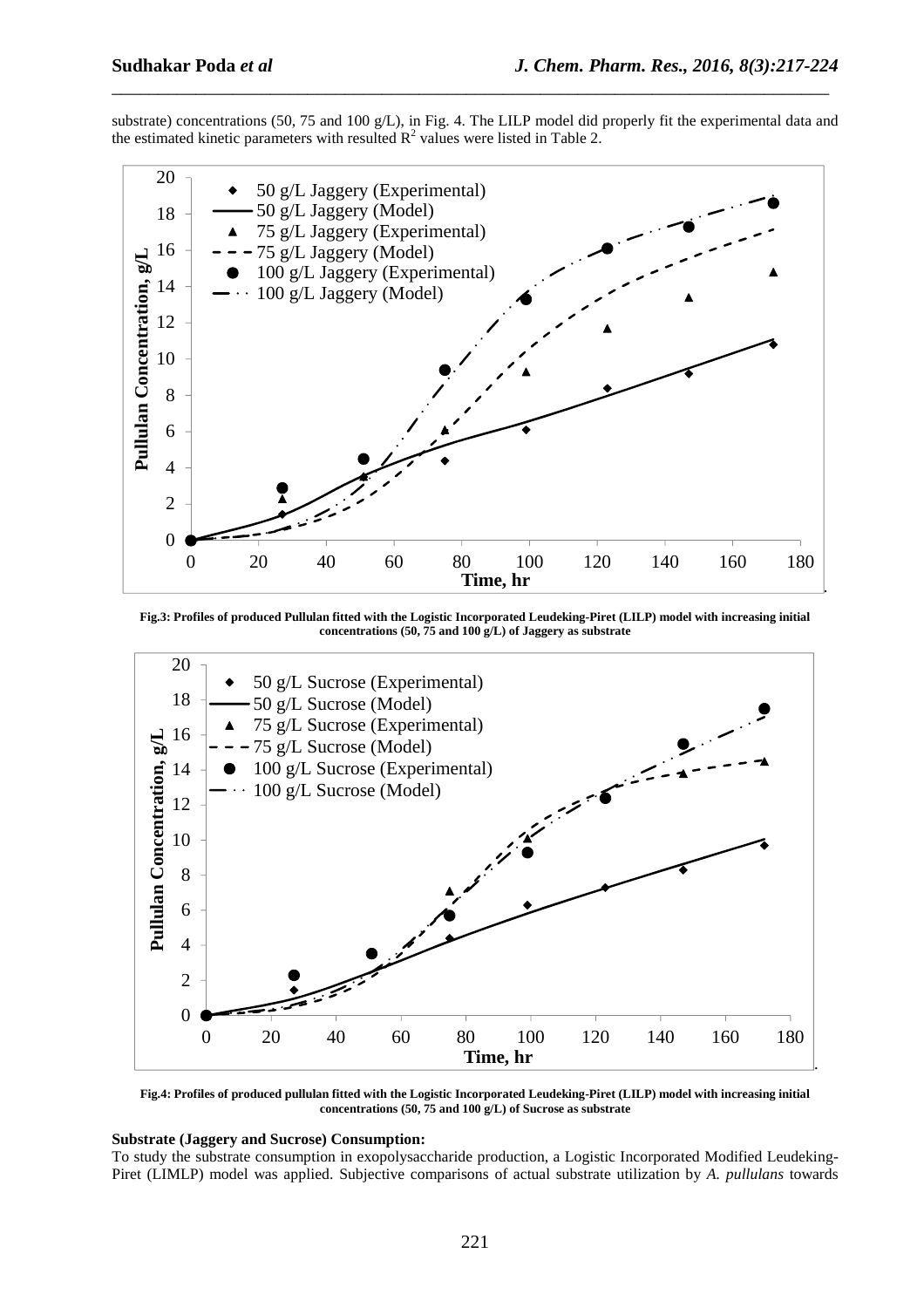pullulan production with LIMLP model were shown by plotting both experimental and predicted data from model. Figure 5 and 6 demonstrated the reasonable fit of experimental data with predicted values of model. Table 3 gives the comparison of estimated kinetic parameters of LIMLP models for initial Jaggery and sucrose concentration of 50, 75 and 100 g/L.

\_\_\_\_\_\_\_\_\_\_\_\_\_\_\_\_\_\_\_\_\_\_\_\_\_\_\_\_\_\_\_\_\_\_\_\_\_\_\_\_\_\_\_\_\_\_\_\_\_\_\_\_\_\_\_\_\_\_\_\_\_\_\_\_\_\_\_\_\_\_\_\_\_\_\_\_\_

**Table 3. Kinetic parameters of Logistic Incorporated Modified Leudeking- Piret (LIMLP) model for pullulan production on jaggery and Sucrose** 

|                       |         | Initial jaggery concentration $(g/L)$ |        | Initial sucrose concentration $(g/L)$ |           |           |  |  |
|-----------------------|---------|---------------------------------------|--------|---------------------------------------|-----------|-----------|--|--|
| <b>Parameters</b>     | 50      | 75                                    | 100    | 50                                    |           | 100       |  |  |
| $\gamma$ , g. $S/g.X$ | 0.8534  | 0.7817                                | 1.0233 | 0.992                                 | 0.6138    | 1.2776    |  |  |
| $\mathbf{R}^2$        | 0.96    | 0.61                                  | 0.82   | 0.965                                 | 0.66      | 0.88      |  |  |
| $\eta$ , g.S/(g.X.hr) | 0.00168 | 0.003805                              | 0.0023 | 0.0019                                | 0.0017576 | 0.0027907 |  |  |



**Fig.5: Profiles of jaggery (as substrate) consumption fitted with the Logistic Incorporated Modified Leudeking-Piret (LIMLP) model with increasing initial concentrations (50, 75 and 100 g/L) of jiggery** 

**Table 4. Comparison of kinetic parameters of L, LILP and LILMP models in Pullulan fermentation using different substrates** 

|                                                                         | К.<br>Thirumavalavan<br>et al., 2008 [29]                            | K.C.Cheng<br>et al., 2010<br>[22] | Mohammad F.H.A.<br>et al., 1995 [6]<br><b>Sucrose</b><br>(g/L) |        |        |       | In this study           |         |         |                         |         |         |
|-------------------------------------------------------------------------|----------------------------------------------------------------------|-----------------------------------|----------------------------------------------------------------|--------|--------|-------|-------------------------|---------|---------|-------------------------|---------|---------|
| Kinetic<br>Parameter                                                    | <b>Cashew Fruit</b><br>Juice<br>(g/L)                                | <b>Sucrose</b><br>(g/L)           |                                                                |        |        |       | <b>Jaggery</b><br>(g/L) |         |         | <b>Sucrose</b><br>(g/L) |         |         |
|                                                                         | 50                                                                   | 75.8                              | 25                                                             | 50     | 100    | 200   | 50                      | 75      | 100     | 50                      | 75      | 100     |
|                                                                         | Logistic (L) Model parameters                                        |                                   |                                                                |        |        |       |                         |         |         |                         |         |         |
| $\mu_{max}$ , $\text{hr}^{-1}$                                          | 0.07                                                                 | 0.048                             | 0.035                                                          | 0.042  | 0.002  | 0.023 | 0.0706                  | 0.0545  | 0.0679  | 0.048                   | 0.0611  | 0.0586  |
| $X_0$ , g/L                                                             | 1.0                                                                  | 0.8                               | 0.161                                                          | 0.11   | 0.142  | 0.151 | 2.28                    | 0.667   | 0.636   | 4.29                    | 0.547   | 1.0026  |
| $X_m$ , g/L                                                             | 92                                                                   | 28.3                              | 0.501                                                          | 0.792  | 0.923  | 0.721 | 45.24                   | 48.36   | 73.02   | 40.0                    | 56.0    | 60.2    |
|                                                                         | <b>Logistic Incorporated Leudeking-Piret (LILP) Model parameters</b> |                                   |                                                                |        |        |       |                         |         |         |                         |         |         |
| $\alpha$ , g.P/g.X                                                      | 0.9                                                                  | 0.79                              | 4.75                                                           | 7.69   | 8.89   | 7.14  | 0.069                   | 0.2513  | 0.1895  | 0.0849                  | 0.2227  | 0.1449  |
| $\beta$ , $P/(q$ , X, hr)                                               | 0.001                                                                | 0.0047                            | 0.0092                                                         | 0.01   | 0.0204 | 0.066 | 0.0014                  | 0.00116 | 0.00071 | 0.0014                  | 0.00042 | 0.00133 |
| Logistic Incorporated Modified Leudeking-Piret (LIMLP) Model parameters |                                                                      |                                   |                                                                |        |        |       |                         |         |         |                         |         |         |
| $\gamma$ , g. $S/g.X$                                                   | 0.98                                                                 | 2.61                              | 3.67                                                           | 3.16   | 4.8    | 5.6   | 0.853                   | 0.7817  | 1.0233  | 0.992                   | 0.6138  | 1.2776  |
| $\eta$ , $S/(g.X.hr)$                                                   | 0.001                                                                | 0.007                             | 0.008                                                          | 0.0168 | 0.0168 | 0.064 | 0.0017                  | 0.0038  | 0.0023  | 0.0019                  | 0.00176 | 0.00279 |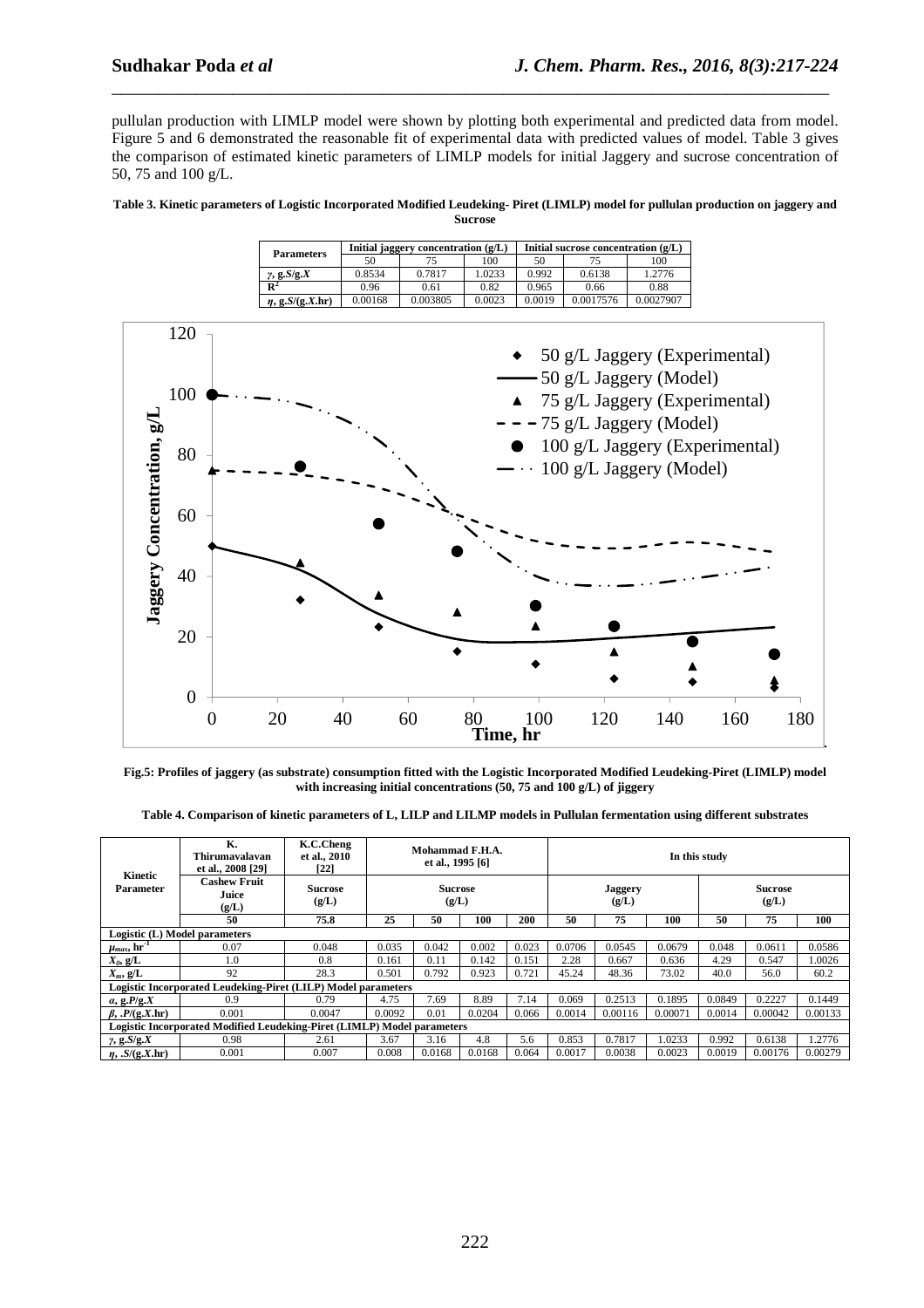

**Fig.6: Profiles of sucrose (as substrate) consumption fitted with the Logistic Incorporated Modified Leudeking-Piret (LIMLP) model with increasing initial concentrations (50, 75 and 100 g/L) of sucrose** 

## **CONCLUSION**

In this study, growth and non-growth related kinetic parameters, for an unstructured mathematical models of a batch shake-flask Pullulan fermentation using *Aureobasidium pullulans* using Jaggery and Sucrose (as substrate), were investigated and achieved. An increased concentrations (50, 75 and 100 g/L) of both Jaggery and sucrose were utilized for better pullulan production. Comparisons of parameters of Logistic ( $\mu_{max}$ ,  $X_0$ ,  $X_m$ ), Logistic Incorporated Leudeking-Piret (*α*, *β*) and Logistic Incorporated Modified Leudeking-Piret (*γ*, *η*) models adequately fit the experimental results with predicted data. A good concurrence of the data was shown in *A.pullulans* growth, pullulan synthesis and jaggery & sucrose utilization profiles. Estimated values of kinetic parameters were also compared with literature (Table 4). The information obtained in this study would be helpful for further developments in scaled-up productions of Pullulan.

## **Acknowledgements**

First and corresponding author thank the management of K L University, Green Fields, Vaddeswaram and Acharya Nagarjuna University, Nagarjuna Nagar, Guntur for their kind support.

#### **REFERENCES**

[1] S Ueda; Fujita K; Komatsu K; Nakashima Z, *Appl. Microbiol.*, **1963**, 11, 211-215.

- [2] BJ Catley; A Ramsay; C Servis. *Carbohy.* Res, **1986**, 153, 79–86.
- [3] TD Leathers, *Microbiol.Biotechnol*, **2003**, 62, 468–473.
- [4] MR Rekha; CP Sharma. *Trends Biomat. Artif.Organs*, **2007**, 20, 116-121.
- [5] A Iyer; KH Mody; B Jha., *Marine Pollu.Bull.,* **2005**, 50, 340-343.
- [6] FHA Mohammad; SM Badr-Eldin; OM El-Tayeb; OA Abd El-Rahman, *Biomass Bioenergy*, **1995**, 8, 121-129.
- [7] NS Madi; B McNeil; LM Harvey, *J. Chem. Technol. Biotechnol.*, **1996**, 66, 343-350.
- [8] T Roukas; GC Biliaderis. *Appl. Biochem. Biotechnol.,* **1995**, 55, 27-44.
- [9] T Roukas, *World J. Microbiol. Biotechnol.,* **1999**, 15, 447-450.
- [10]T Roukas; M Liakopoulou-Kyriakides, *J. Food Eng.,* **1999**, 40, 89-94.
- [11]Y Goksungur; A Ucan; U Guvenc, *Turkish J.Biology*, **2004**, 28, 23-30.
- [12]PA Gibbs; RJ Seviour, *Appl. Microbiol. Biotechnol,* **1996**, 46, 503-510.
- [13]PA Gibbs; RJ Seviour, *Appl. Microbiol. Biotechnol,.***1998**, 49, 168-174.
- [14]Y Goksungur; S Dagbagli; A Ucan; U Guvenc, *J. Chem. Technol.Biotechnol.,* **2005**, 80, 819-827.
- [15]JE Bailey, DF Ollis. Biochemical Engineering Fundamentals, 2nd Edition, McGraw-Hill, New York, **1986**.